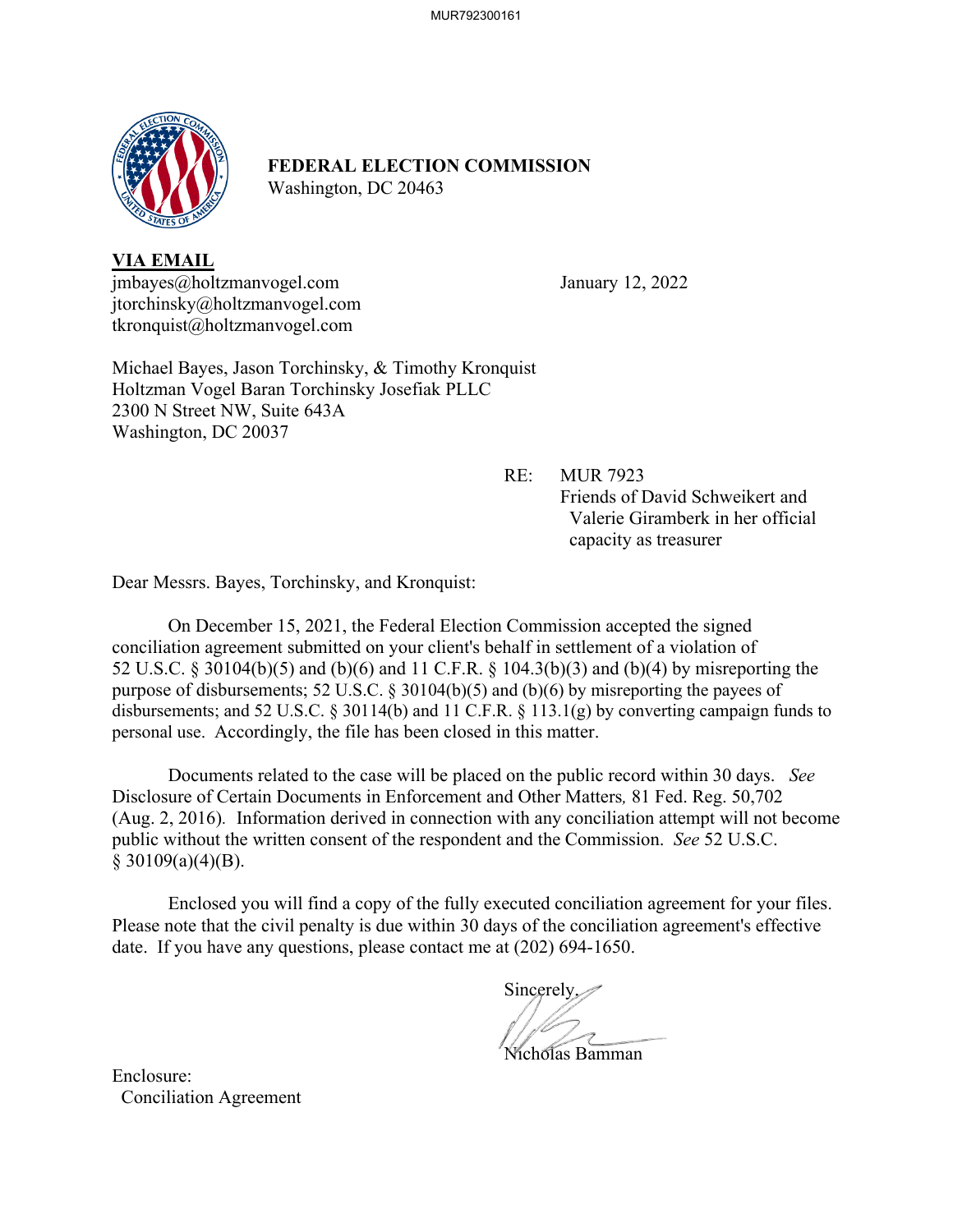#### **BEFORE THE FEDERAL ELECTION COMMISSION**

| In the Matter of                              |  |
|-----------------------------------------------|--|
|                                               |  |
| Friends of David Schweikert and               |  |
| Valerie Giramberk in her official capacity as |  |
| as treasurer                                  |  |

) MUR 7923

## **CONCILIATION AGREEMENT**

This matter was generated by a *sua sponte* submission filed by Friends of David Schweikert and Valerie Giramberk in her official capacity as treasurer (the "Committee" or "Respondent") with the Federal Election Commission (the "Commission"). The Commission found reason to believe that Respondent knowingly and willfully violated 52 U.S.C.  $\S$  30104(b)(5) and (b)(6) and 11 C.F.R.  $\S$  104.3 (b)(3) and (b)(4) by misreporting the purpose of

disbursements; Respondent knowingly and willfully violated 52 U.S.C. § 30104(b)(5) and (b)(6)

by misreporting the payees of disbursements; and Respondent knowingly and willfully violated

52 U.S.C. § 30114(b) and 11 C.F.R. § 113.1(g) by converting campaign funds to personal use.

NOW, THEREFORE, the Commission and the Respondent, having participated in informal methods of conciliation, prior to a finding of probable cause to believe, do hereby agree as follows:

I. The Commission has jurisdiction over the Respondent and the subject matter of this proceeding, and this agreement has the effect of an agreement entered pursuant to 52 U.S.C.  $§ 30109(a)(4)(A)(i).$ 

II. Respondent has had a reasonable opportunity to demonstrate that no action should be taken in this matter.

III. Respondent enters voluntarily into this agreement with the Commission.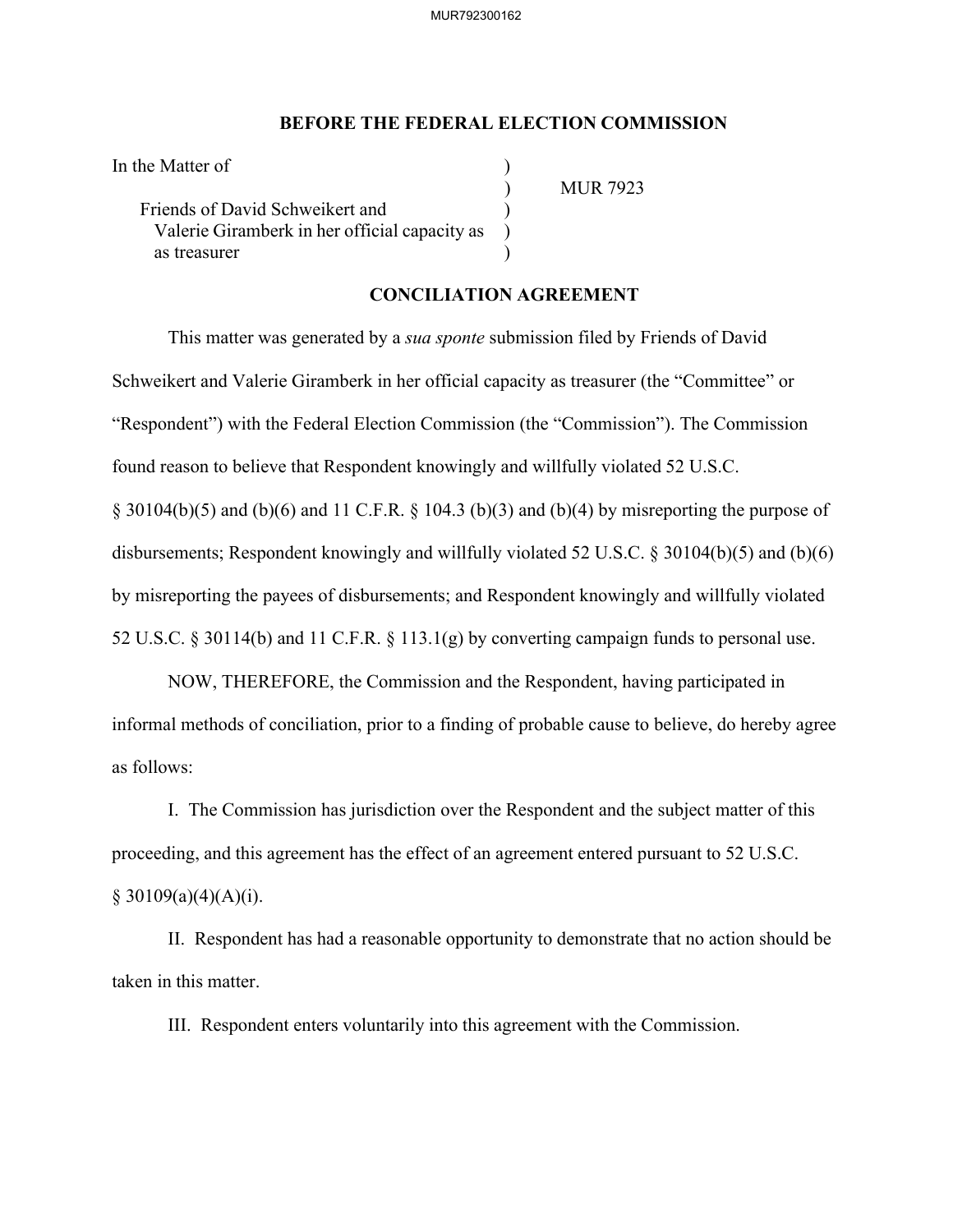MUR 7923 (Friends of David Schweikert) Conciliation Agreement Page 2 of 5

IV. The pertinent facts in this matter are as follows:

1. David Schweikert has served as the U.S. Representative for Arizona's 5th or 6th District from 2011 through the present.

2. The Committee has been Schweikert's principal campaign committee since January 11, 2013 through the present.

3. Oliver Schwab was Schweikert's Campaign Manager and Chief of Staff in his House of Representatives office from approximately 2010 until July 2018. Chartwell Associates, LLC is Schwab's single-member LLC.

4. Respondent reported approximately \$78,000 in disbursements with insufficiently detailed purpose entries, for example using generic labels such as "strategic consulting" for purposes such as "advertising," "website design," "lodging," and "food & beverage." Respondent also misreported payees for approximately \$50,000 in disbursements by, for example, reporting disbursements to Schwab's personal credit card companies instead of the underlying vendor or disclosing that Schwab made the underlying disbursement. The Commission's Factual and Legal Analysis stated that "The Ethics Committee, however, found that the improper purpose statements were not just inadequately vague descriptions of campaign expenses, but intentional misstatements designed to conceal the real purpose of disbursements and Schwab's involvement in the transaction."

5. As Campaign Manager, Schwab had the authority to receive contributions and make disbursements on behalf of the Schweikert Committee. Schwab submitted to the Committee false consulting invoices for Chartwell in order to conceal the true purpose of certain disbursements and further concealed his own involvement by routing payments through Chartwell. Schwab's falsification of records, including submitting false purpose of disbursement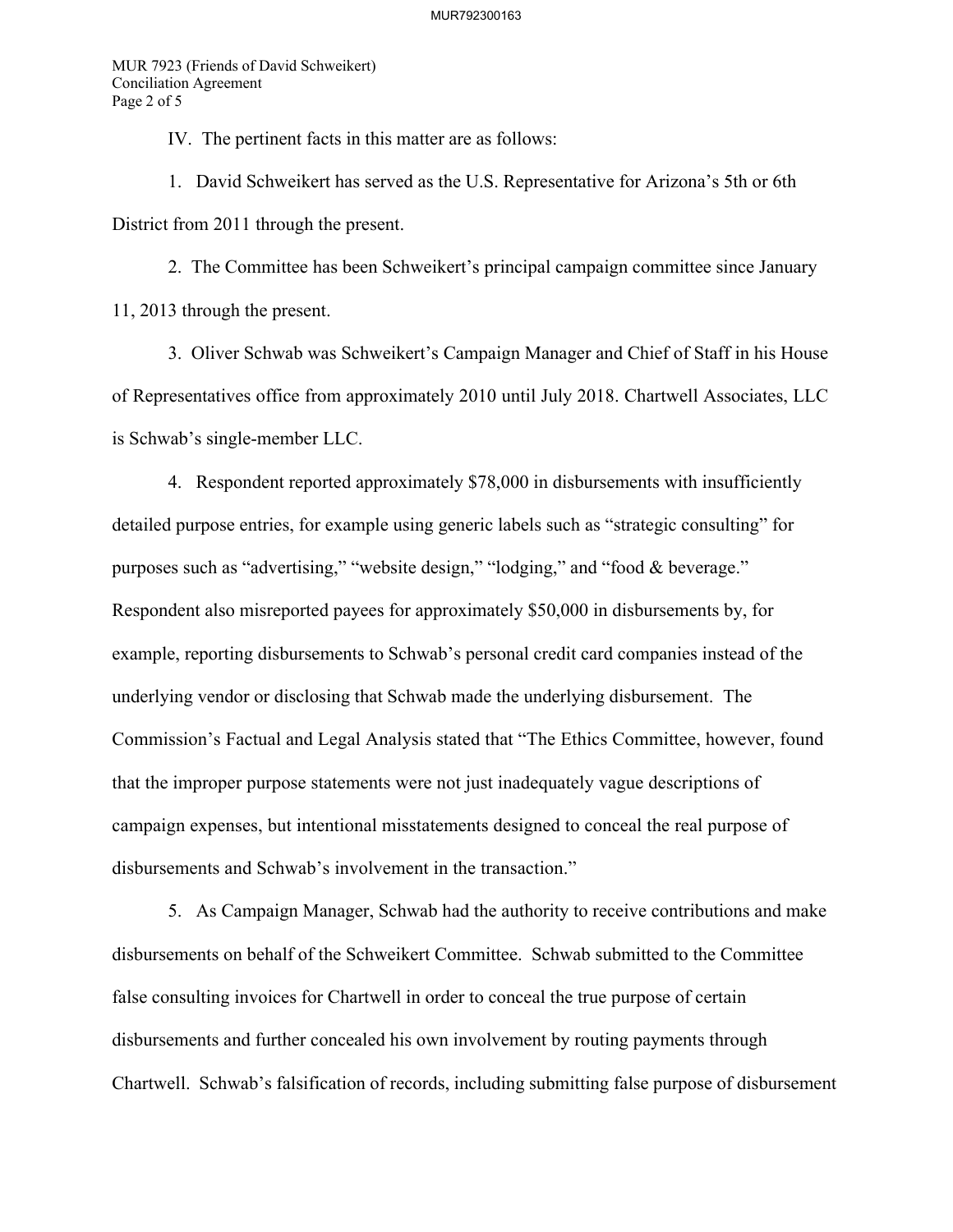MUR 7923 (Friends of David Schweikert) Conciliation Agreement Page 3 of 5

and payee records to the treasurer, undermined the Schweikert Committee's ability to file accurate reports with the Commission.

6. The Report of the U.S. House of Representatives Committee on Ethics concluded that the Schweikert Committee made disbursements from its funds to pay for expenses such as childcare expenses and repaying staff for their payment of Schweikert's personal expenses including meals, dry cleaning, and flight upgrades for personal travel. The Committee on Ethics was unable to assess an exact amount in violation due to a lack of underlying records, but was able to identify \$1,476.90 of such expenses.

7. The Act and Commission regulations require political committees to report the name and address of each person to whom they make expenditures or other disbursements aggregating more than \$200 per calendar year, or per election cycle for authorized committees, as well as the date, amount, and purpose of such payments. 52 U.S.C. § 30104(b)(5), (6); 11 C.F.R. § 104.3(b)(4). Commission regulations define "purpose" as a "brief statement or description of why the disbursement was made." 11 C.F.R.  $\S$  104.3(b)(4)(i)(A).

8. Merely reporting the immediate recipient of a committee's payment will not satisfy the requirements of 52 U.S.C. § 30104(b)(5) when the facts indicate that the immediate recipient is merely a conduit for the intended recipient of the funds or where a committee took efforts to conceal the ultimate payee.

9. The Act prohibits the conversion of campaign funds by any person to "personal use," and defines personal use as the use of funds in a campaign account "to fulfill any commitment, obligation, or expense of a person that would exist irrespective of the candidate's election campaign or individual's duties as a holder of Federal office." 52 U.S.C. § 30114(b).

10. The Commission's implementing regulation enumerates types of disbursements that are *per se* personal use. 11 C.F.R. § 113.1(g)(1)(i). For all other disbursements, the regulation provides that the Commission shall determine on a case-by-case basis whether a given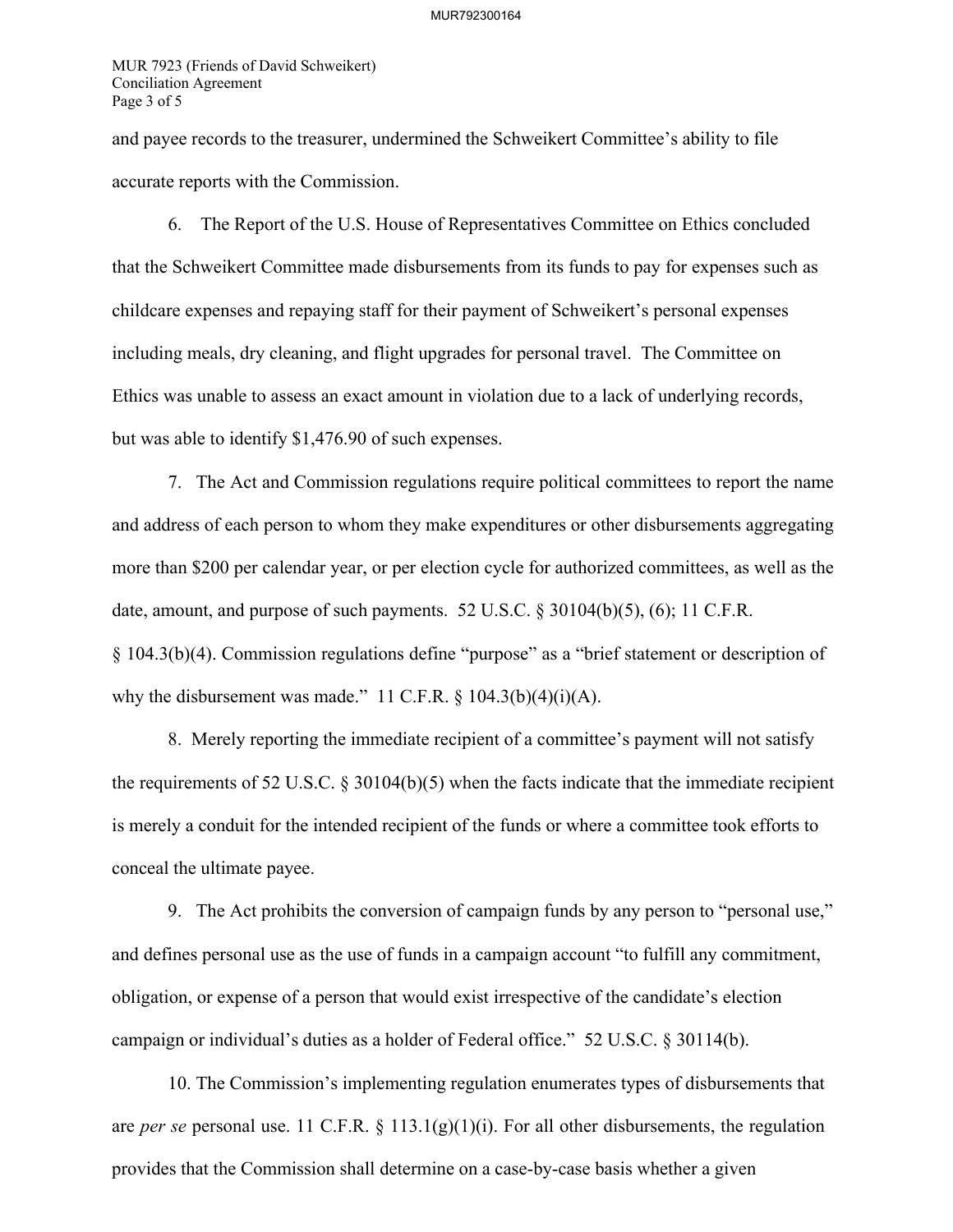MUR 7923 (Friends of David Schweikert) Conciliation Agreement Page 4 of 5

disbursement is personal use by applying the "irrespective test" formulated in the statute. *Id.* 

 $§ 113.1(g)(1)(ii).$ 

V. Respondent committed the following violations:

1. Respondent violated 52 U.S.C. § 30104(b)(5) and (b)(6) and11 C.F.R. § 104.3(b)(3) and (b)(4) by misreporting the purpose of disbursements.

2. Respondent violated 52 U.S.C. § 30104(b)(5) and (b)(6) by misreporting the payees of disbursements.

3. Respondent violated 52 U.S.C. § 30114(b) and 11 C.F.R. § 113.1(g) by converting campaign funds to personal use.

4. Respondent acknowledges that the Commission found reason to believe that these violations were knowing and willful, but does not admit to the knowing and willful aspect of these violations.

VI. Respondent will take the following actions:

1. Respondent will pay a civil penalty to the Federal Election Commission in the amount of one hundred and twenty-five thousand dollars (\$125,000), pursuant to 52 U.S.C.  $§ 30109(a)(5)(A).$ 

2. Respondent will cease and desist from violating 52 U.S.C. §§ 30104(b)(5), (b)(6) and 30114(b) and 11 C.F.R. §§ 104.3 (b)(3), (b)(4) and 113.1(g).

3. Respondent will amend its disclosure reports to accurately reflect payees and purposes of disbursements.

VII. The Commission, on request of anyone filing a complaint under 52 U.S.C. § 30109(a)(1) concerning the matters at issue herein or on its own motion, may review compliance with this agreement. If the Commission believes that this agreement or any requirement thereof has been violated, it may institute a civil action for relief in the United States District Court for the District of Columbia.